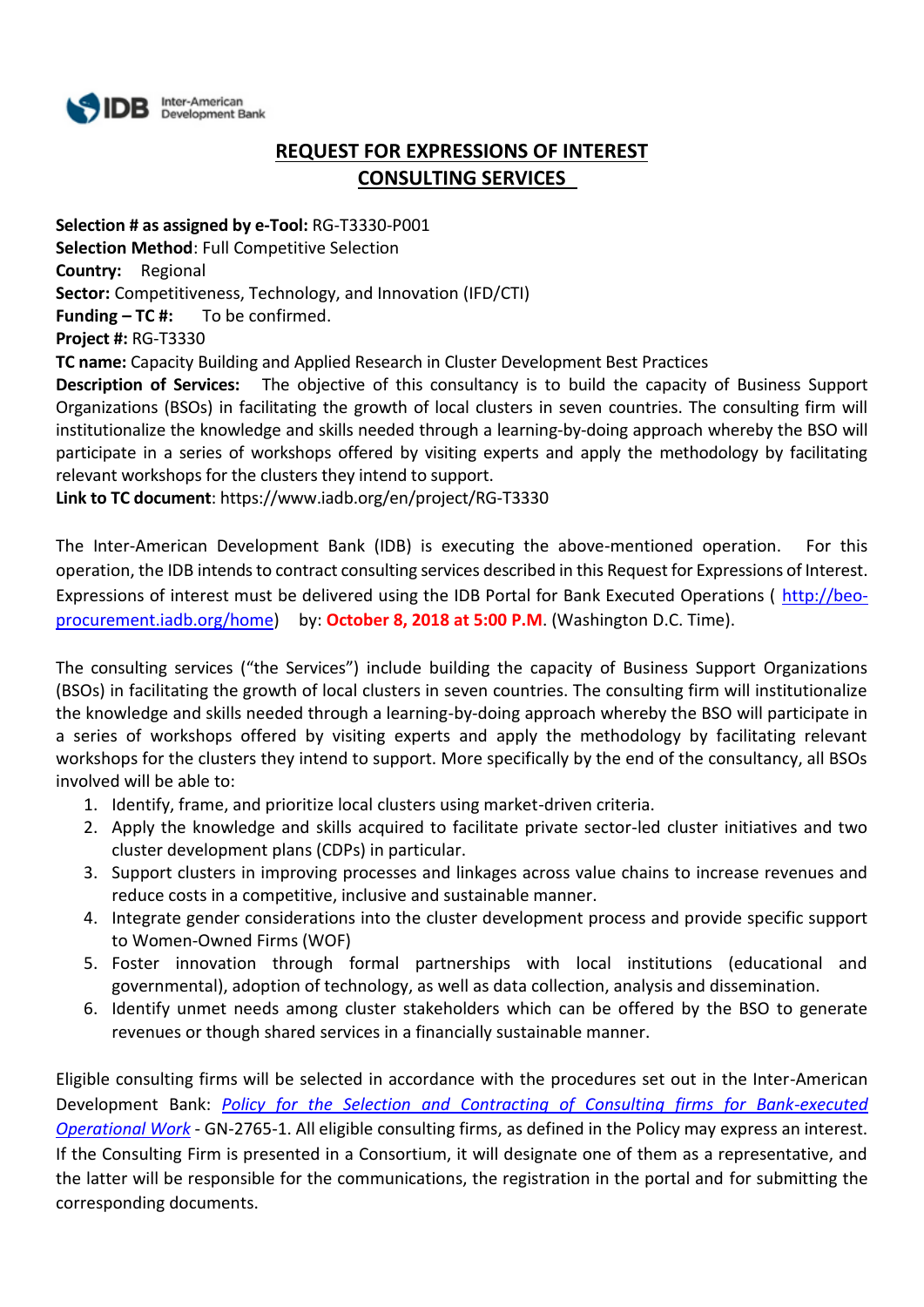The IDB now invites eligible consulting firms to indicate their interest in providing the services described below in the draft summary of the intended Terms of Reference for the assignment. Interested consulting firms must provide information establishing that they are qualified to perform the Services (brochures, description of similar assignments, experience in similar conditions, availability of appropriate skills among staff, etc.). Eligible consulting firms may associate in a form of a Joint Venture or a sub-consultancy agreement to enhance their qualifications. Such association or Joint Venture shall appoint one of the firms as the representative.

Interested eligible consulting firms may obtain further information during office hours, 09:00 AM to 05:00 PM, (Washington D.C. Time) by sending an email to: *Michael Hennessey (*[MICHAELHE@iadb.org](mailto:MICHAELHE@iadb.org)*)* with Annie Bertrand [\(annieb@iadb.org\)](mailto:annieb@iadb.org) in cc*.*

Inter-American Development Bank Division: *Competitiveness, Technology, and Innovation (IFD/CTI)* Attn: *Michael Hennessey, Project Team Leader*

1300 New York Ave, NW, Washington DC 20577, USA Tel: 1-*202-623-0000* Web site: [www.iadb.org](http://www.iadb.org/)

#### **SUMMARY TOR\***

\*The full version of the TOR will be provided at the RFP stage.

**REGIONAL RG-T3330 Public Link:** https://www.iadb.org/en/project/RG-T3330

## **Capacity Building and Applied Research in Cluster Development Best Practices**

## **1. Background and Justification**

- 1.1. Established in 1959, the Inter-American Development Bank ("IDB" or "Bank") is the main source of financing for economic, social and institutional development in Latin America and the Caribbean. It provides loans, grants, guarantees, policy advice and technical assistance to the public and private sectors of its borrowing countries.
- 1.2. On March 20, 2016, the IDB Board approved the creation of the Compete Caribbean Partnership Facility (CCPF), Phase 2 of Compete Caribbean, which will be implemented over the period 2017-2020. CCPF is a multidonor Trust Fund jointed funded by the United Kingdom's Department for International Development (DFID), the Caribbean Development Bank (CDB), and the Government of Canada.
- 1.3. The ultimate goal of CCPF is to support the Caribbean region in increasing productivity and Caribbean firms' contribution to economic growth. The specific objectives are to (i) support firms to grow, innovate and enter new sectors and markets; and (ii) to promote an environment that enables innovation and growth. The Facility will support productivity and economic growth in the Caribbean by focusing on two thematic pillars: (i) productivity and innovation in firms; and (ii) enhancing the business and innovation climate. It is intended that CCPF should (a) focus on the specific needs of the more vulnerable countries; (b) support gender and diversity initiatives; (c) promote climate change adaptation/resilience activities; (d) foster the strengthening of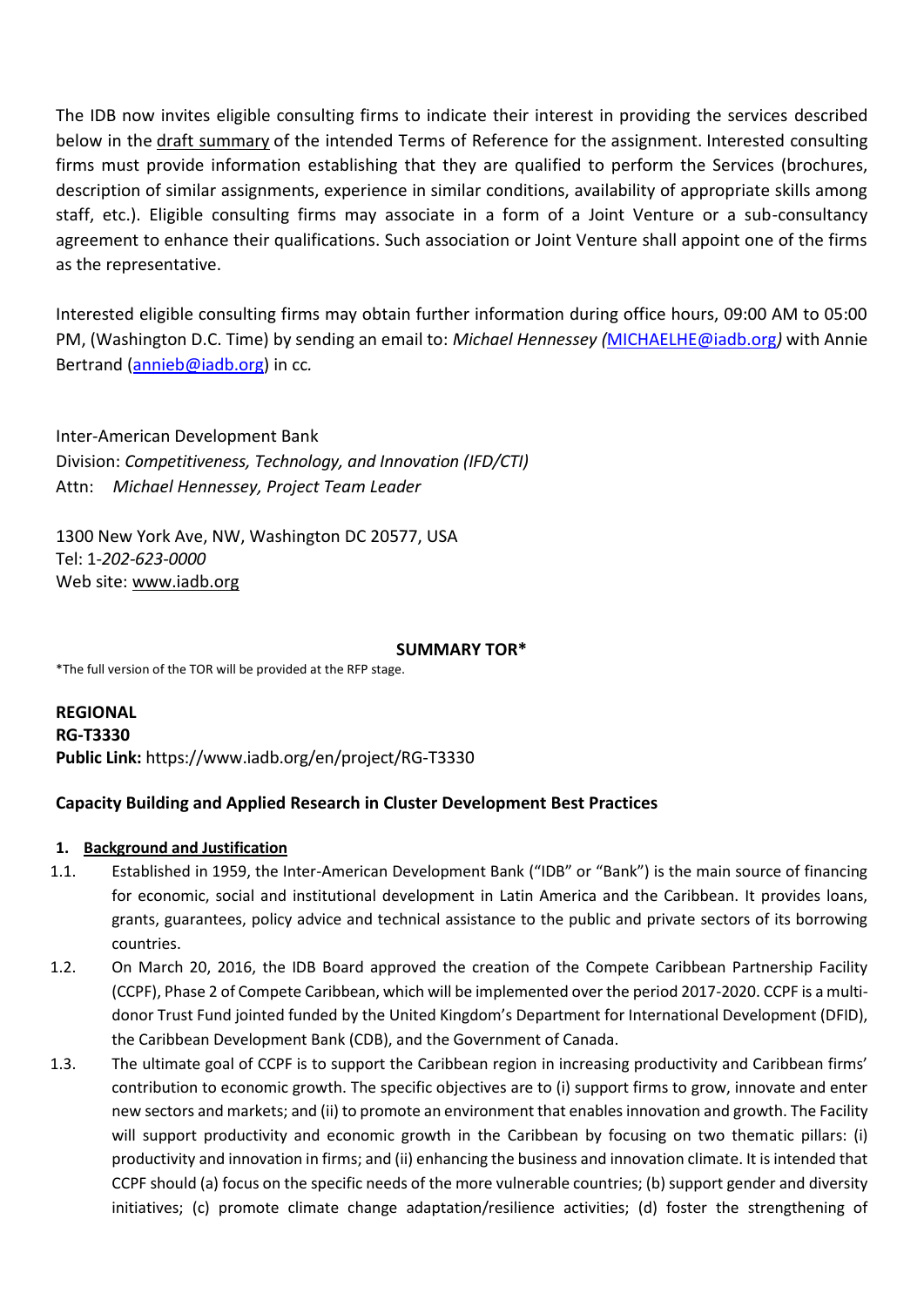institutions; and (e) promote scalability. The Facility is being executed by Inter-American Development Bank and henceforth all procedures related to operations and implementation thereof must comply with IDB policies.

- 1.4. Phase 1 (2010-17) The first phase of the Compete Caribbean program (CC1) provided support to cluster initiatives and delivered outstanding results: Over 5595 jobs were created (nearly 80% for women); the revenue of firms and clusters supported increased by 40% over the baseline; and six clusters developed new or improved products or services. The end of program evaluation identified two critical success factors that must be in place to foster collaboration and ensure sustainability of cluster initiatives: (1) an integrated, collaborative and strategic approach must be anchored and driven by a national/local institution; and (2) facilitation and project management skills are essential to ensure effective cooperation, progress and monitoring & evaluation.
- 1.5. CC1 found that unfortunately such capacity was lacking in some Caribbean islands. This was evidenced through the poor quality of project concept notes received from clusters in response to CC1's call for proposals. Only 38% of applications received were deemed fit for funding by the evaluation panel and only one application from the OECS territories was funded. Thus, for the second phase of the Compete Caribbean program (CC2), it became evident that a capacity building effort of local institutions would be necessary to enable industry clusters to be used as drivers of economic growth in these small and vulnerable countries.
- 1.6. In September 2017, under a previous operation (RG-T3021, *Assessing the Capacity to Build Clusters in Small and Vulnerable Countries*), CC2 issued a call for expressions of interest of such local institutions, allowing for applications to be presented from public or private organisations in the Region, such as Business Associations, SME Development Councils/Centres, Partnership Facilities, Industry Development Authorities, Chambers of Commerce, etc. In the end, nine (9) BSOs in eight countries<sup>1</sup> were selected and benefited from a detailed assessment of their institutional capacity in relation to global best practices in cluster development. The main activities under the technical cooperation were completed in June 2018 with nine comprehensive Capacity Enhancement Plans (CEPs) and a cluster development toolbox comprising templates and tools to increase overall facilitation skills for engaging diverse stakeholders.
- 1.7. Although each CEP includes some specific particularities, most needs and proposed solutions were relatively similar for the BSOs involved. Through stakeholder workshops and consultations, the CEPs identified some common weaknesses across BSOs including: (i) well-developed or proven approach for value chain analysis and cluster facilitation not in place; (ii) limited information/ data on potential clusters; (iii) lack of cluster methodologies and tools; (iv) no facilitation skills among the staff; (v) limited/ lack of secured funding support; and (vi) weak management of cluster stakeholders and projects. The CEPs crafts a roadmap for BSOs to acquire the knowledge, training and coaching activities needed to address these weaknesses and increase the BSO's capacity to support local clusters effectively in their respective context. The CEPs have been co-designed in close collaboration with the BSOs, reviewed and discussed with Compete Caribbean, and ultimately, approved by the competent authority of the respective BSO.

#### **2. Objectives**

**2.1.** The objective of this consultancy is to build the capacity of Business Support Organizations (BSOs) in facilitating the growth of local clusters in seven countries. The consulting firm will institutionalize the knowledge and skills needed through a learning-by-doing approach whereby the BSO will participate in a series of workshops offered by visiting experts and apply the methodology by facilitating relevant workshops for the clusters they intend to support. More specifically by the end of the consultancy, all BSOs involved will be able to:

<sup>&</sup>lt;u>.</u> <sup>1</sup> These 9 BSOs included Dominica Export Import Agency (DEXIA), St. Lucia's Trade Export Promotion Agency (TEPA), Grenada Hotel and Tourism Association (GHTA), Grenada Investment Development Corporation (GIDC), Belize Invest BELTRAIDE, Jamaica Manufacturers' and Exporters' Association (JMEA), St. Vincent & the Grenadines' Centre for Enterprise Development (CED), and Caribbean Tourism Organisation (CTO) – a regional institution based in Barbados.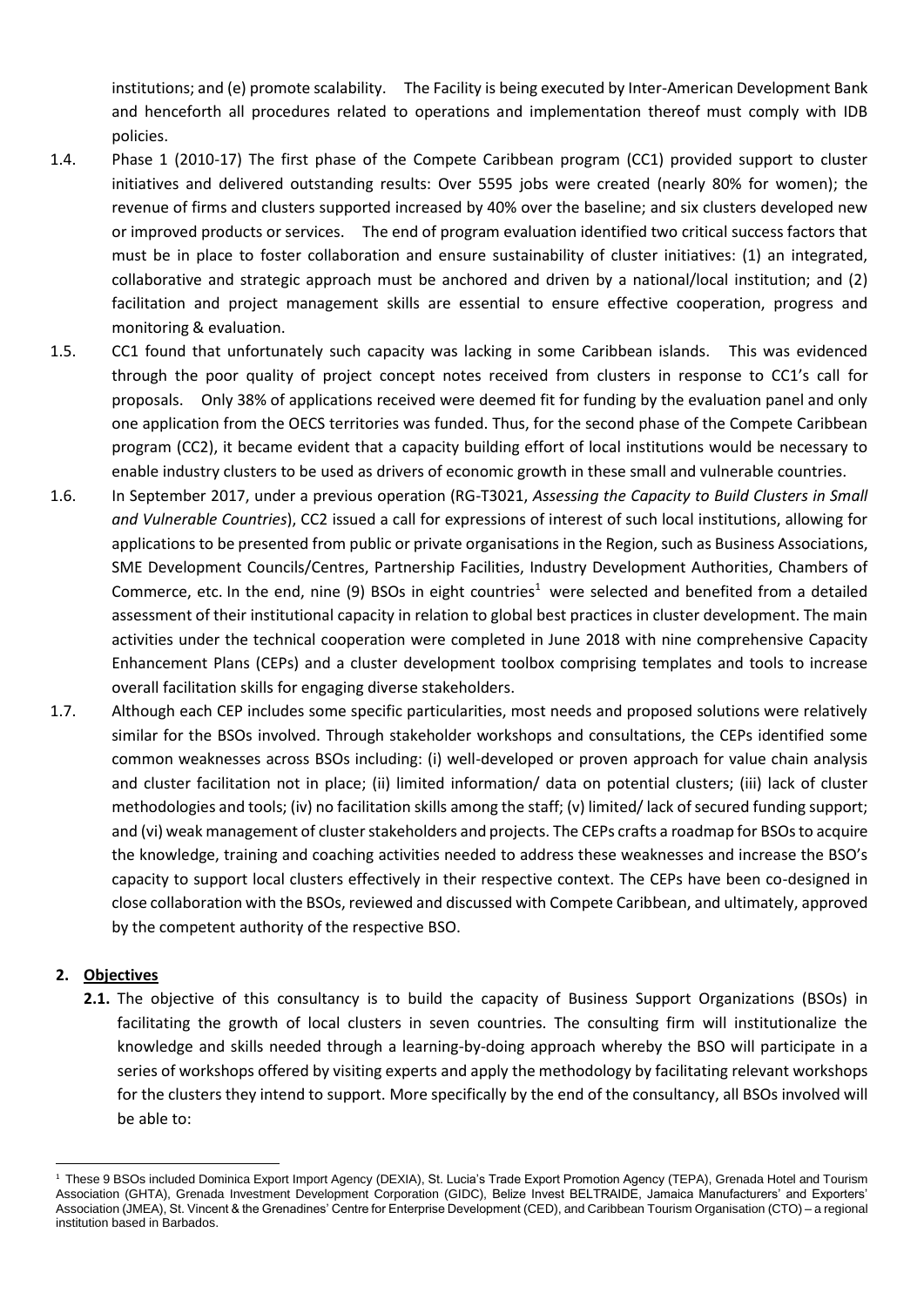- 1. Identify, frame, and prioritize local clusters using market-driven criteria.
- 2. Apply the knowledge and skills acquired to facilitate private sector-led cluster initiatives and two cluster development plans (CDPs) in particular. These are provided in the capacity enhancement framework.
- 3. Support clusters in improving processes and linkages across value chains to increase revenues and reduce costs in a competitive, inclusive and sustainable manner.
- 4. Integrate gender considerations into the development process and provide specific support to Women-Owned Firms (WOF)
- 5. Foster innovation through formal partnerships with local institutions (educational and governmental), adoption of technology, as well as data collection, analysis and dissemination.
- 6. Identify unmet needs among cluster stakeholders which can be offered by the BSO to generate revenues or though shared services in a financially sustainable manner.

# **3. Scope of Services**

- **3.1.** The nine BSOs taking part in this capacity building effort are: Dominica Export Import Agency (DEXIA), St. Lucia's Trade Export Promotion Agency (TEPA), Grenada Hotel and Tourism Association (GHTA), Grenada Investment Development Corporation (GIDC), Belize Invest BELTRAIDE, Jamaica Manufacturers' and Exporters' Association (JMEA), St. Vincent & the Grenadines' Centre for Enterprise Development (CED), Tourism Hotel Association of Guyana (THAG), and the Caribbean Tourism Organisation (CTO) which is a regional institution based in Barbados. The capacity building activities and handholding support will vary slightly for each BSO based on their respective Capacity Enhancement Plan (CEP)<sup>2</sup>. Capacity building includes the following activities:
	- i. Cluster Development Plan training and facilitation, problem solving, prioritization and selection of cluster initiatives, and establishment of local partnerships.
	- ii. Value chain analysis and pricing model
	- iii. Global GAP Training (worldwide standard for Good Agricultural Practices)
	- iv. Climate Smart Agriculture training / organic certification
	- v. Gender Gap Assessment and training
- **3.2.** Because of the regional scope of the Caribbean Tourism Organisation (CTO), the staff will not receive handholding support to prepare Cluster Development Plans (CDPs) but rather engage in other capacity building activities and participate with a BSO such as THAG in some cluster training on site. This collaboration is important as CTO facilitates three other initiatives relevant for cluster development including: (1) the development of a Community-Based Tourism (CBT) roadmap with guidelines; (2) a primary market research to assess the market demand for diverse products and services which can be offered through CBT; and (3) a strategy to increase tourism revenues for micro businesses through greater adoption of mobile payment technologies.
- **3.3.** To institutionalize the knowledge and skills, most capacity building activities will take place in the seven countries with the BSOs and local stakeholders – Dominica, Belize, St. Vincent and the Grenadines, Jamaica, St. Lucia, Grenada, and Guyana. The training and handholding support must be completed before Compete Caribbean's next Investment Panel (IP) planned for June 2019. The IP is composed of independent experts responsible to identify the Cluster Development Plans (CDPs) deem suitable for grant funding (up to USD\$250,000). Another call for proposals focused on community-based tourism clusters may also be facilitated by CTO in September 2019.

## 4. **Key Activities**

1

- **4.1.** Conduct Inception Meeting, Desk Review, and Progress Reporting:
- **4.2.** Prepare Workplan, Targets, Methodology, Training Materials, Assessments and Missions

<sup>&</sup>lt;sup>2</sup> To be shared at the RFP stage.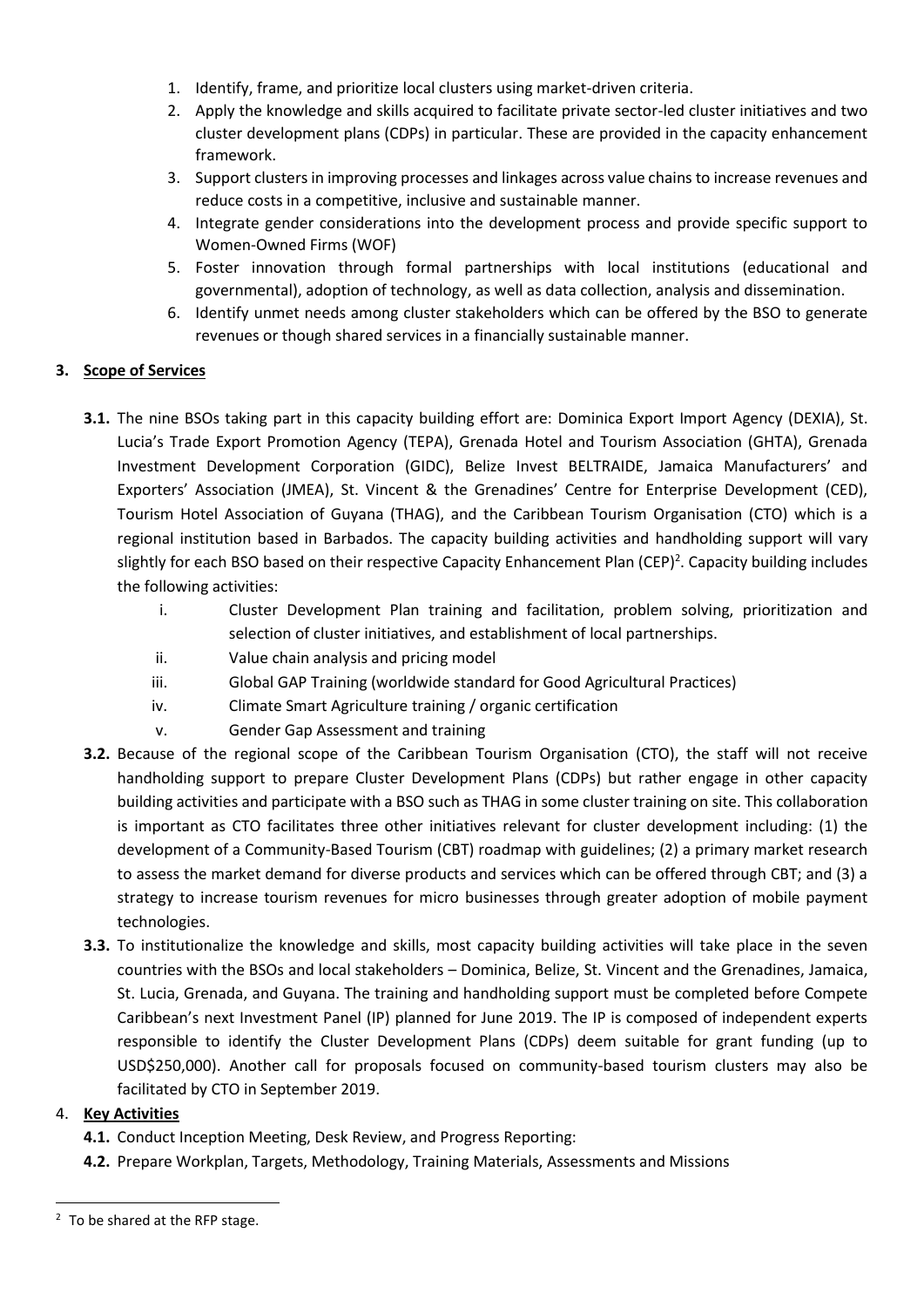- **4.3.** Conduct Mission 1: Delivery of Cluster Development Training Program and Gender Training
- **4.4.** Conduct Mission 2: Global GAP Training, Value Chain Analysis and distribution channel mapping
- **4.5.** Conduct Mission 3: Finalise delivery of training program, conduct Stakeholder Workshops and Institutionalizing Gender Program
- **4.6.** Organize Virtual Handholding Sessions and provide Strategic Guidance and Feedback throughout the consultancy

# **5. Expected Outcomes and Deliverables**

- **5.1. Workplan:** This project management plan (logframe) includes a synopsis of the consultancy, proposed activities, timelines (including dates for the proposed missions and milestones), responsibilities, expected outputs and outcomes (results). The workplan will be updated as necessary in discussion with the BSOs and agreement with the CCPF/IDB. The team of consultants assigned to each BSO are expected to spend at least 15 days in each country (seven in total) to implement the capacity building activities.
- **5.2. Training Material:** Submission of training material (training modules, accompanying PPTs, reading material, instructions on how to deliver the workshops and training, templates and tools, etc.). The training materials will be reviewed and approved by IDB and become its intellectual property.
- **5.3. Workshops** agenda with evaluation sheet describing the expected and achieved results for the training activities with BSO staff and for the workshops with cluster stakeholders. At least six workshops with the cluster stakeholders will be facilitated by the BSO staff with the support of the consulting team.
- **5.4. Cluster Development Plans (CDPs):** As an output of the capacity building process, the consulting firm will ensure that each BSO (other than CTO) submit at least two promising market-driven, private sector-led CDPs. The CDP template is provided in appendix and must include the process and distribution channel mapping, value chain analysis, pricing model and cost sheet, competitive analysis, partnership agreement, results matrix, budget, procurement plan, etc.
- **5.5. Terms of References (ToRs):** All additional activities needed essential to address the objectives stated in the CDPs and well as any other projects necessary to increase overall capacity.
- **5.6. Online M&E system** with baseline and process to monitor outputs and outcomes.

## **6. Project Schedule and Milestones**

**6.1.** The project is expected to begin January 2019 and to be completed six months thereafter. Three missions of five days each are expected per country (seven in total). Traveling and workshop costs are included in the consulting firm's budget. The schedule and milestones will be defined by the firm in agreement with the IDB and BSOs and captured by the first deliverable (the workplan).

# 7. **Qualifications to Utilize in Criteria for Selection:**

## **7.1. Qualifications of Firm's Team Members:**

- This consultancy requires the services of an international consulting firm with extensive experience in clustering initiatives and institutional capacity building.
- The Lead Consultant should possess a Master degree in Management, Business Administration, International Development, Economics, Public Policy or a related field.
- Junior Consultants should possess at least a Bachelor Degree in Management, Business Administration, International Development, Economics, Public Policy or a related field.
- The firm must have a team member with experience in conducting gender gap assessments and implementing gender leadership training.
- The firm must have a team member with experience in organic certification and climate smart